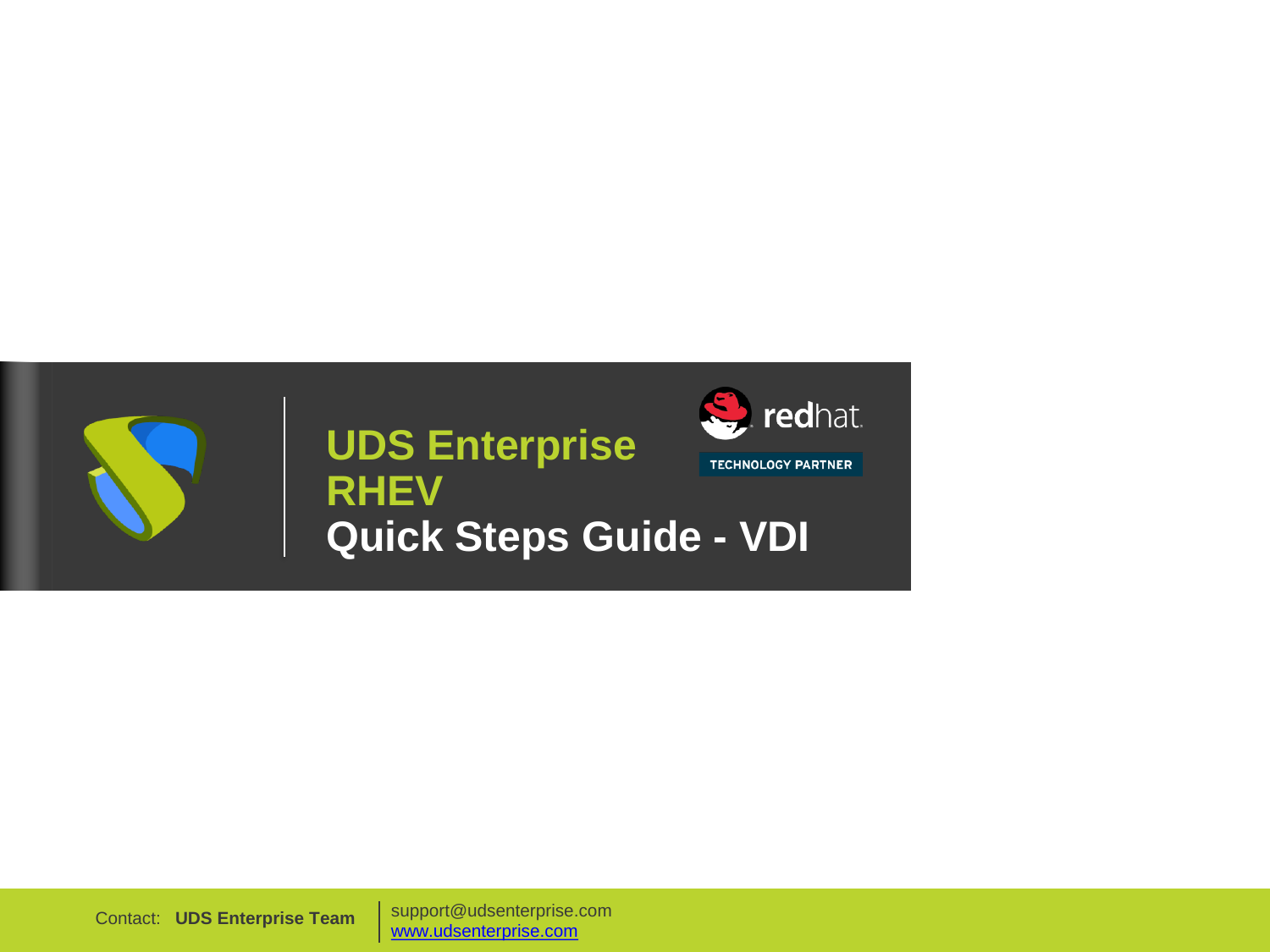



#### **Prepare your environment**

Install & configure RHEV enviroment with at least:

- One RHEV Host
- One RHEV Manager

For further info: **RHEV Official Guides**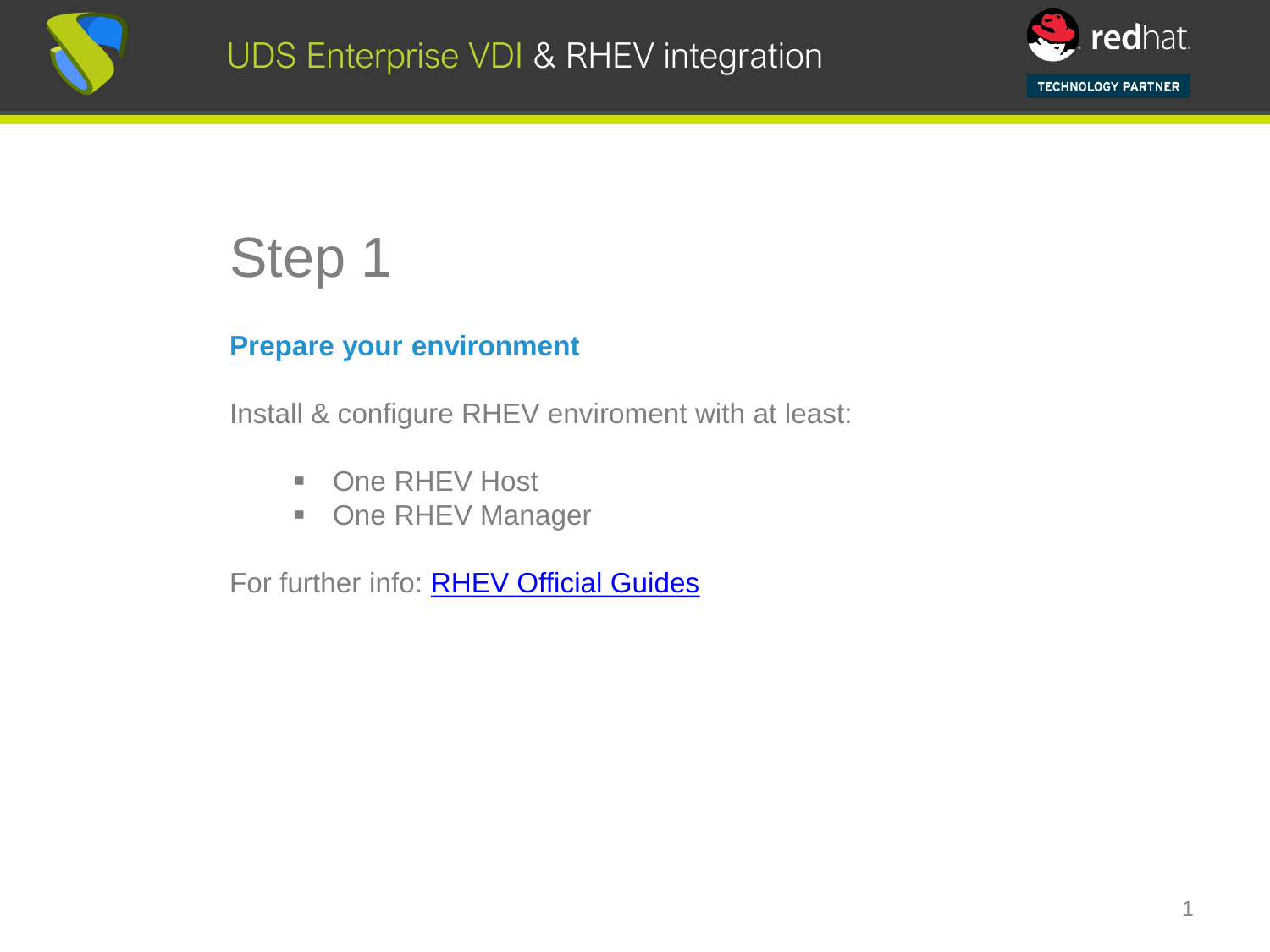



#### **Prepare Virtual Desktops to be deployed base image:**

Optimize your base image:

- Configure GPO
- Remove unnecessary components

Install in your base image:

- Favourite apps
- RHEV Guest Tools
- UDS Actor

For further info: **UDS Enterprise Installation, Administration and** User Guide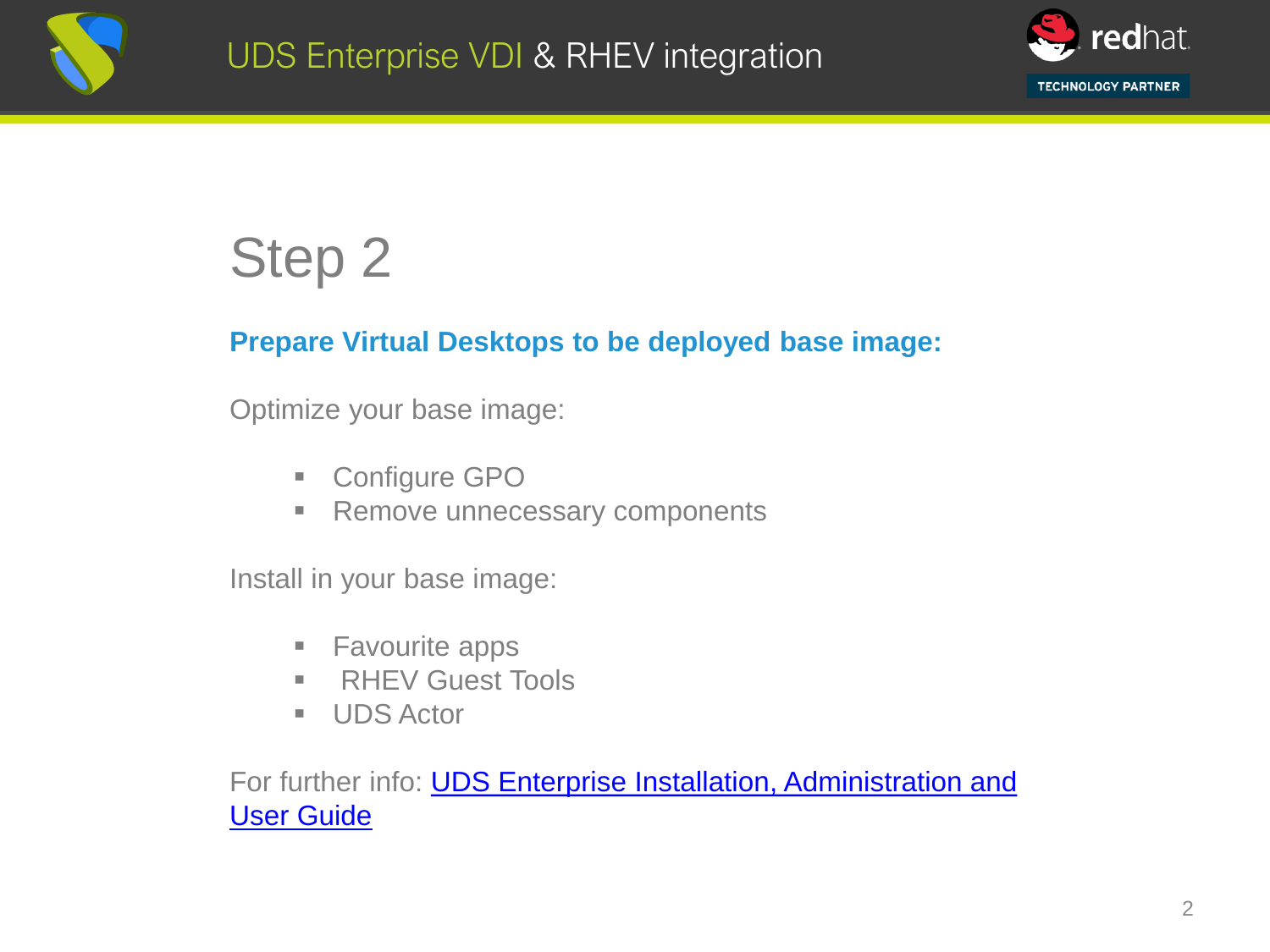



#### **UDS Enterprise software installation**

Install and configure UDS Enterprise components:

- MySQL Database
- **UDS Server (broker)**
- UDS Tunneler
- UDS Actor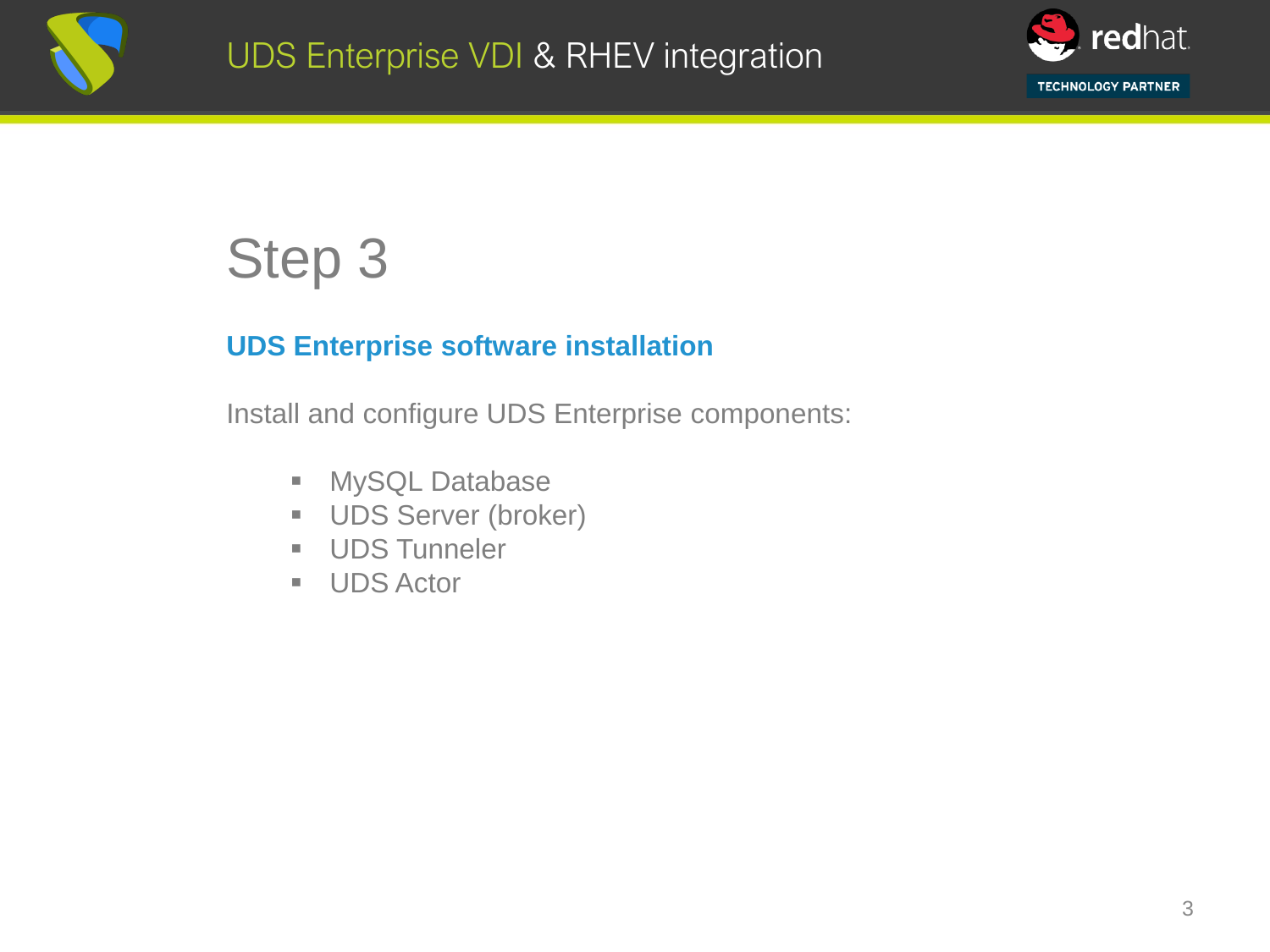



### **Add RHEV on UDS Dashboard "Services"**

| Service providers                      |                                                                                |                                      |        |          |                      |
|----------------------------------------|--------------------------------------------------------------------------------|--------------------------------------|--------|----------|----------------------|
| $\rightarrow$ Edit<br>n<br>New $\star$ | e Permissions<br>    Maintenance                                               | <b>面</b> Delete<br>$\uparrow$ Export |        |          |                      |
| Filter red hat<br>$\times$             | 1-1of1 $\vert \langle \langle \rangle \rangle \rangle$ $\vert \langle \rangle$ |                                      |        |          |                      |
| Name $\downarrow$                      | <b>Type</b>                                                                    | Comments                             | Status | Services | <b>User Services</b> |
| $\Box$ ov Red hat-1                    | oVirt/RHEV Platform Provider                                                   | Open Source Hypervisor               | Active | 0        | 0                    |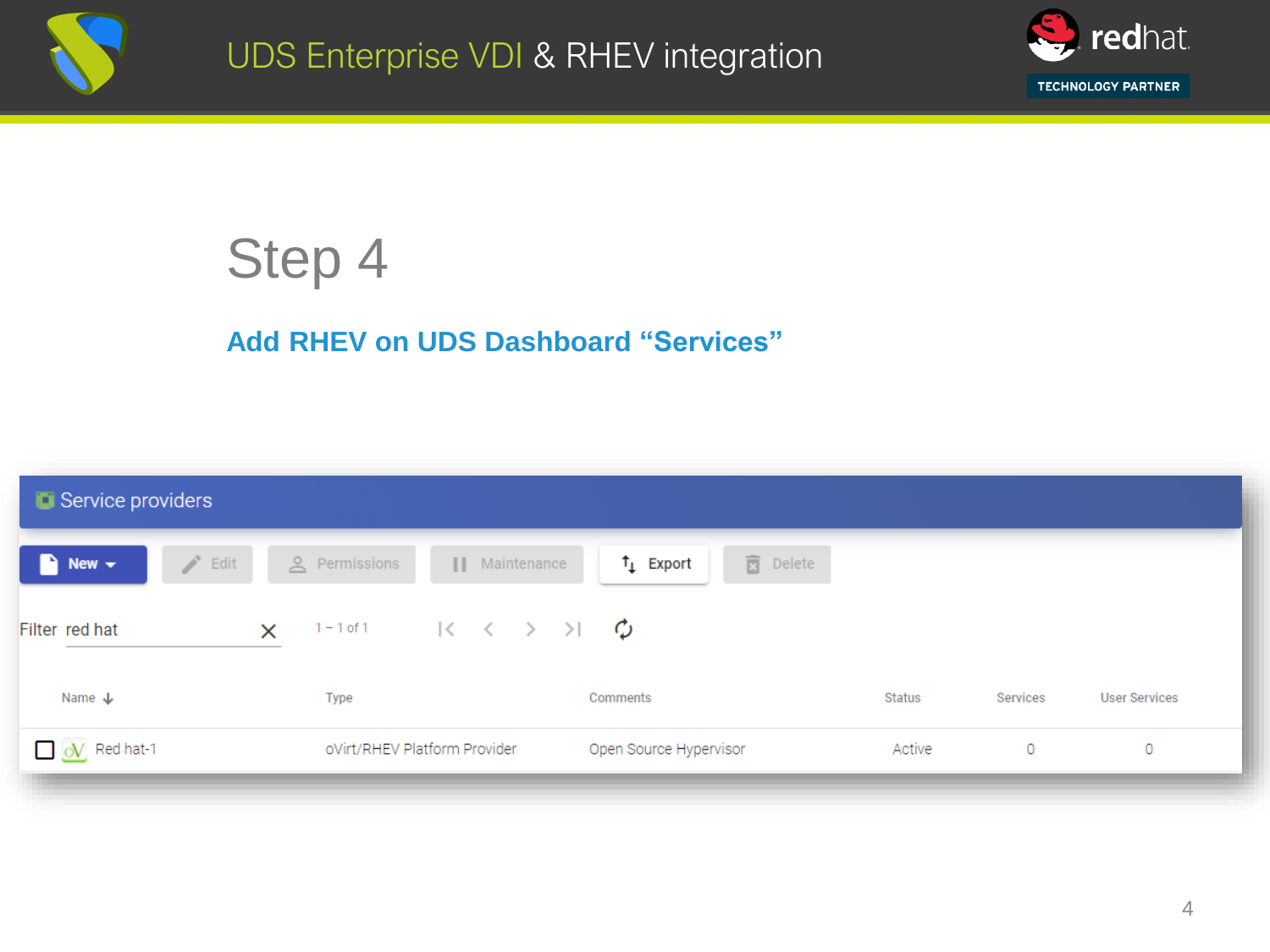

#### **Create your Authenticator/s, OS Manager/s & Transport/s**

- Authenticator/s: Active Directory, Azure Active Directory, eDirectory, Radius, OpenLDAP, Internal database, IP authenticador, SAML
- OS Manager/s: Linux, Windows (Persistent / Non-Persistent)
- Transport/s: RDP, RDS, XRDP, NoMachine, PCoIP, SPICE, X2Go, HTML5 y RDS through HTML5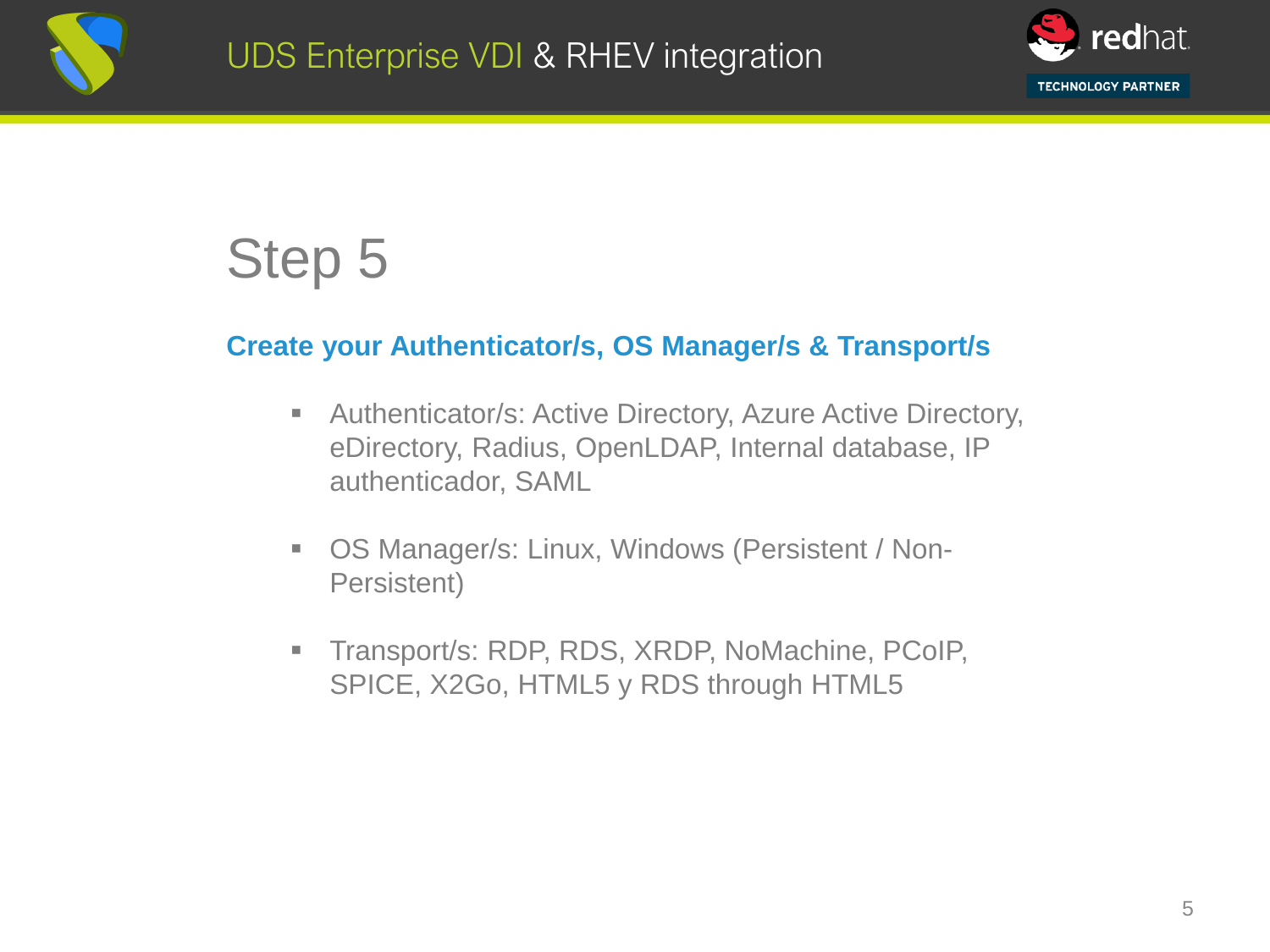



### **Deploy Services Pool**

- Deploy desktops from base image/s
- Assign Authenticator/s, OS Manager/Calendars & Transport/s as needed

| Service Pools          |        |               |                                                                                                     |          |         |                     |            |                |
|------------------------|--------|---------------|-----------------------------------------------------------------------------------------------------|----------|---------|---------------------|------------|----------------|
| New<br>1               | Edit   | & Permissions | $t_1$ Export                                                                                        | 百 Delete |         |                     |            |                |
| Filter                 |        | $1 - 8$ of 8  | $\begin{array}{ccccccc}\n\vert\langle & \rangle & \langle & \rangle & \rangle & \rangle\end{array}$ | ¢        |         |                     |            |                |
| Name +                 | Status | User services | In Preparation                                                                                      | Usage    | Visible | Shows<br>transports | Pool group | Parent service |
| Windows 10             | Active | O             | 0                                                                                                   | 0%       | yes     | yes                 | Default    | OVirt          |
| $\Box$ $\Delta$ Ubuntu | Active | $\mathbb O$   | 0                                                                                                   | $0\%$    | yes     | yes                 | Default    | VAPP           |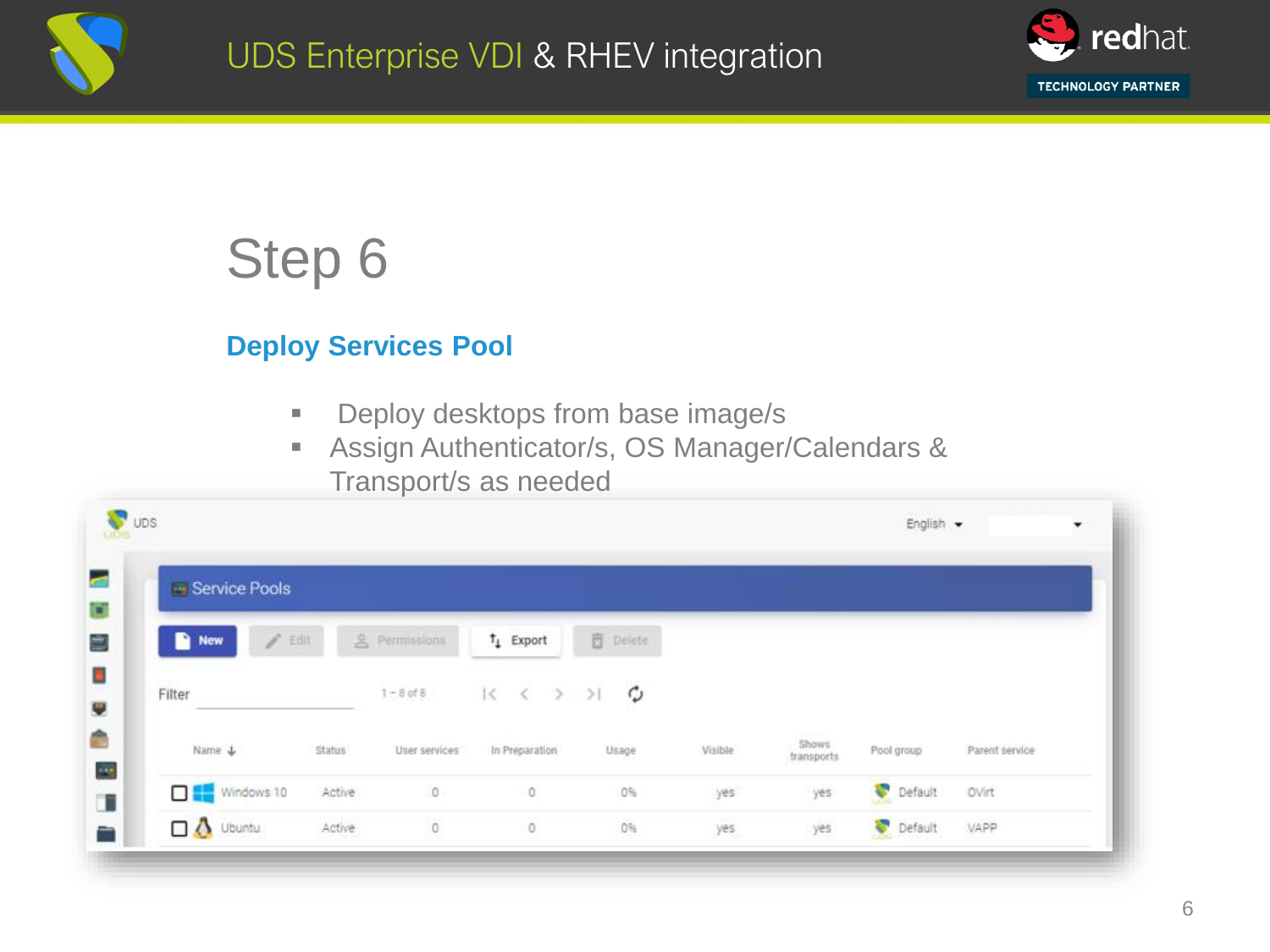



| <b>Red Hat Enterprise Virtualization</b><br>C |                                                                                                             |                 |                       |                 |                    |               |              | Logged in user: admin   Configure   Guide   About   Sign Out |                         |              |         |                  | Feedback              |
|-----------------------------------------------|-------------------------------------------------------------------------------------------------------------|-----------------|-----------------------|-----------------|--------------------|---------------|--------------|--------------------------------------------------------------|-------------------------|--------------|---------|------------------|-----------------------|
| Host:<br>Search:                              |                                                                                                             |                 |                       |                 |                    |               |              |                                                              |                         |              |         |                  | $\varphi$<br>$\times$ |
|                                               | <b>Data Centers</b>                                                                                         | <b>Clusters</b> | <b>Hosts</b>          | <b>Networks</b> | <b>Storage</b>     |               | <b>Disks</b> |                                                              | <b>Virtual Machines</b> | <b>Pools</b> |         | <b>Templates</b> | Vol                   |
| <b>System</b><br>п                            | New Edit Remove Activate Maintenance Select as SPM Configure Local Storage Power Management v Assign Tags ▶ |                 |                       |                 |                    |               |              |                                                              |                         |              |         | -اچ              | 1-1 $\leq$ $\geq$     |
| Expand All Collapse All<br>æ                  | Name                                                                                                        |                 | Hostname/IP           | Cluster         | <b>Data Center</b> | <b>Status</b> |              | <b>Virtual Machines</b>                                      | Memory                  | <b>CPU</b>   | Network | <b>SPM</b>       |                       |
| ▼ <b>O</b> System                             | $\triangle$ ! rhevhost                                                                                      |                 | 192.168.11.61 Default |                 | Default            | Up            | 0            |                                                              | 10%                     | 2%           | 0%      | <b>SPM</b>       | ×.                    |
| Data Centers<br>v                             |                                                                                                             |                 |                       |                 |                    |               |              |                                                              |                         |              |         |                  |                       |
| <b>B</b> Default<br>v                         |                                                                                                             |                 |                       |                 |                    |               |              |                                                              |                         |              |         |                  |                       |
| Storage<br>▼                                  |                                                                                                             |                 |                       |                 |                    |               |              |                                                              |                         |              |         |                  |                       |
| <b>O</b> VMs                                  |                                                                                                             |                 |                       |                 |                    |               |              |                                                              |                         |              |         |                  |                       |
| <b>J</b> VMs2                                 |                                                                                                             |                 |                       |                 |                    |               |              |                                                              |                         |              |         |                  |                       |
| Networks<br>▼                                 |                                                                                                             |                 |                       |                 |                    |               |              |                                                              |                         |              |         |                  |                       |
| $\frac{1}{2}$ rhevm                           |                                                                                                             |                 |                       |                 |                    |               |              |                                                              |                         |              |         |                  |                       |
| Templates                                     |                                                                                                             |                 |                       |                 |                    |               |              |                                                              |                         |              |         |                  |                       |
| Clusters<br>v                                 |                                                                                                             |                 |                       |                 |                    |               |              |                                                              |                         |              |         |                  |                       |
| <b>B</b> Default<br>▼                         |                                                                                                             |                 |                       |                 |                    |               |              |                                                              |                         |              |         |                  |                       |
| <b>Hosts</b><br>▶                             |                                                                                                             |                 |                       |                 |                    |               |              |                                                              |                         |              |         |                  |                       |
| $\blacksquare$ VMs                            |                                                                                                             |                 |                       |                 |                    |               |              |                                                              |                         |              |         |                  |                       |
| External Providers                            |                                                                                                             |                 |                       |                 |                    |               |              |                                                              |                         |              |         |                  |                       |
| <b>Bookmarks</b>                              |                                                                                                             |                 |                       |                 |                    |               |              |                                                              |                         |              |         |                  |                       |
| Tags                                          |                                                                                                             |                 |                       |                 |                    |               |              |                                                              |                         |              |         |                  |                       |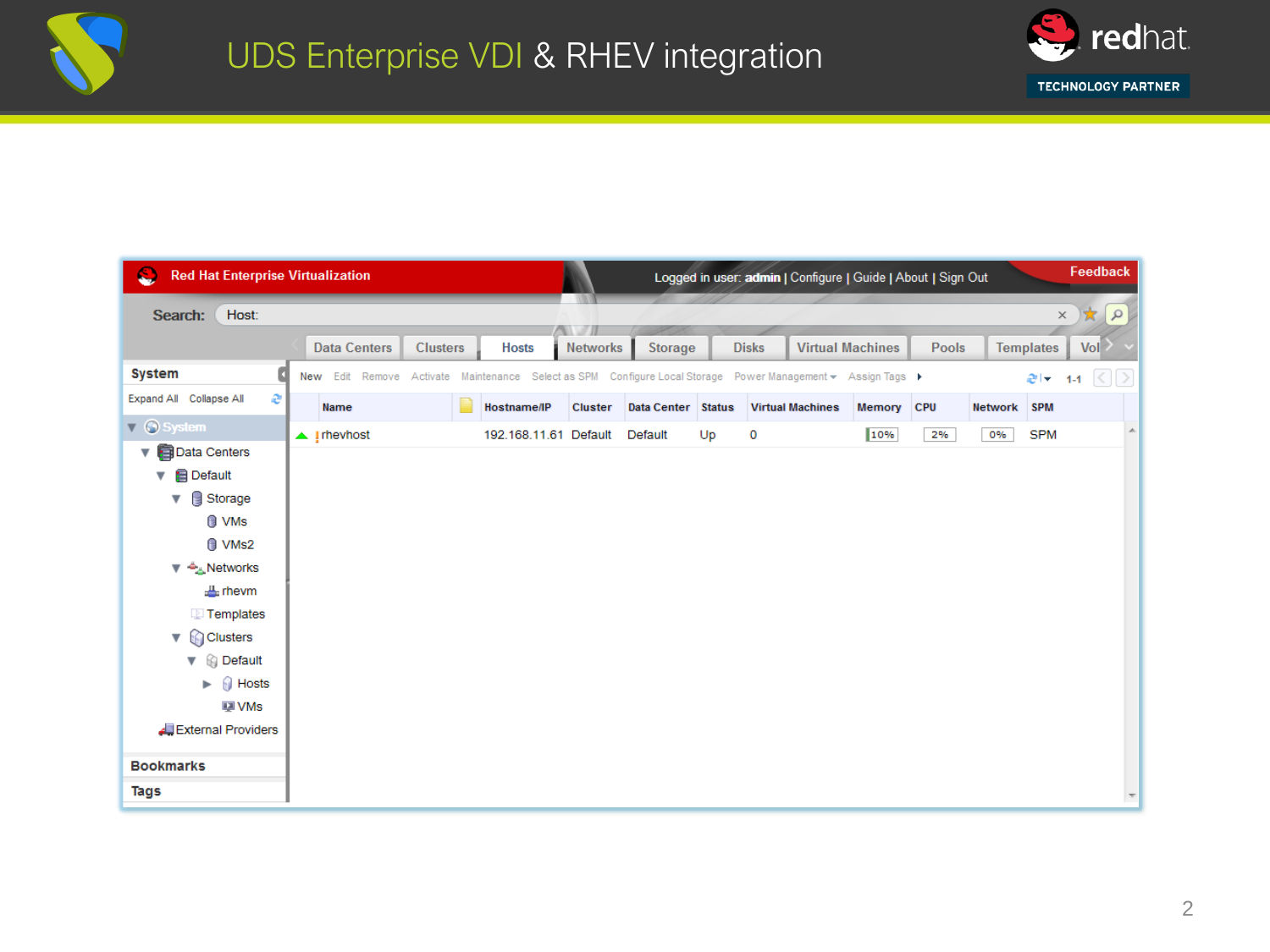



#### **Enjoy your virtual desktops provided by UDS Enterprise & RHEV!**

| <b>W</b> UDS |                       | $\bullet$ UDS Client | About<br>English $\sim$ |
|--------------|-----------------------|----------------------|-------------------------|
|              |                       |                      |                         |
|              | <b>UDS Enterprise</b> |                      |                         |
|              | Username*             |                      |                         |
|              | Password              |                      |                         |
|              |                       |                      |                         |
|              | Login                 |                      |                         |
|              |                       |                      |                         |
|              |                       |                      | © Virtual Cable S.L.U.  |